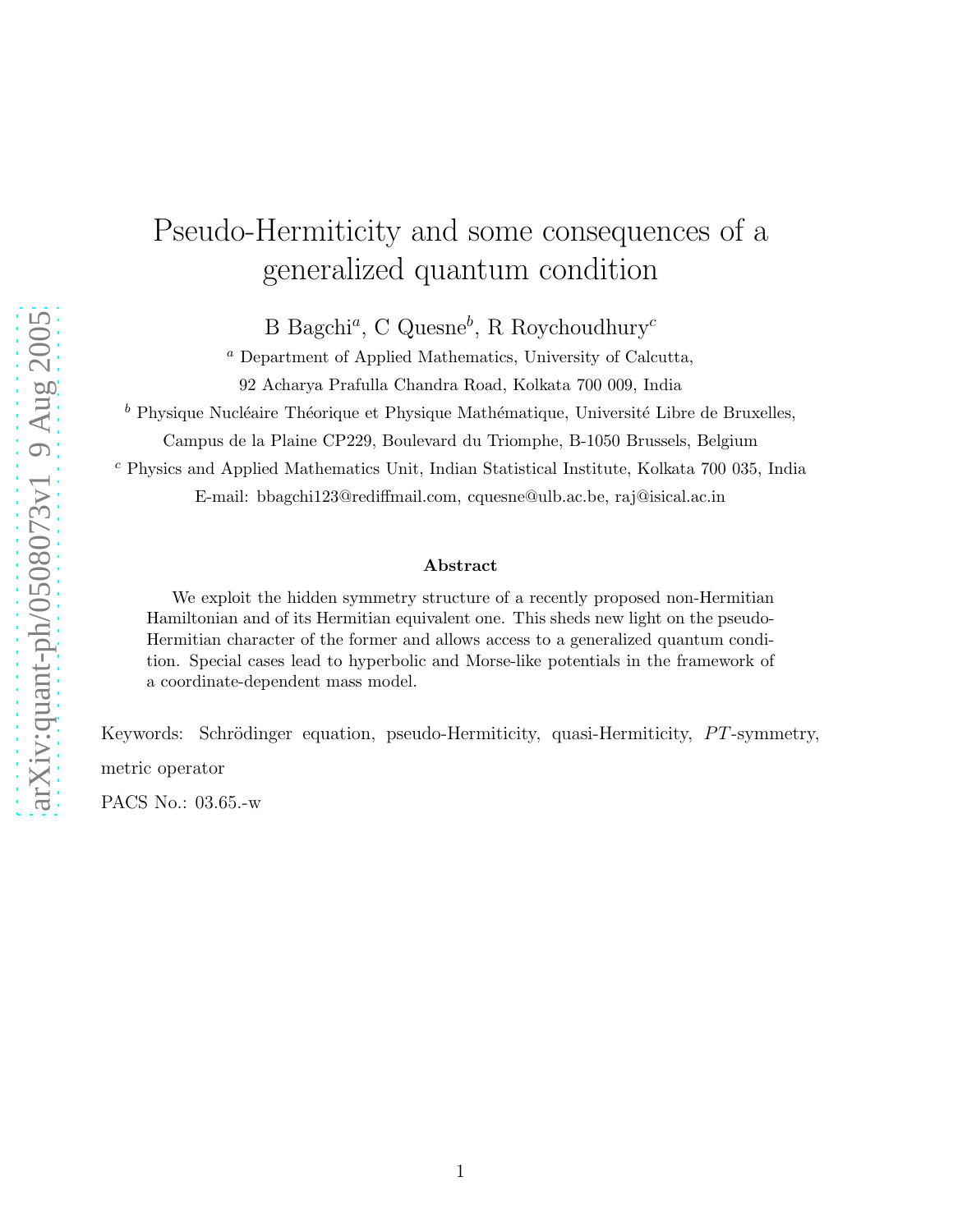Non-Hermitian Hamiltonians are currently an active field of research [\[1,](#page-8-0) [2,](#page-8-1) [3,](#page-8-2) [4,](#page-8-3) [5,](#page-8-4) [6,](#page-8-5) [7,](#page-8-6) [8,](#page-8-7) [9,](#page-8-8) [10,](#page-8-9) [11,](#page-8-10) [12,](#page-8-11) [13,](#page-8-12) [14,](#page-8-13) [15\]](#page-8-14), motivated by the necessity to understand the mathematical properties of their subclass, namely the pseudo-Hermitian or the  $PT$ -symmetric ones. Also, to investigate the existence of a suitable similarity transformation that maps such Hamiltonians to an equivalent Hermitian form is important from a physical point of view. A consistent theory of quantum mechanics demands a certain inner product that ensures the associated norm to be positive definite. In this direction there have been efforts to look for non-Hermitian Hamiltonians which have a real spectrum such that the accompanying dynamics is unitary [\[13\]](#page-8-12).

It must be said that the interest in non-Hermitian Hamiltonians was stepped up by a conjecture of Bender and Boettcher [\[1\]](#page-8-0) that PT-symmetric Hamiltonians could possess real bound-state eigenvalues. Subsequently, Mostafazadeh  $[10]$  showed that the concept of  $PT$ symmetry has its roots in the theory of pseudo-Hermitian operators. He pointed out that the reality of the spectrum is ensured  $|16|$  if the Hamiltonian H is Hermitian with respect to a positive-definite inner product  $\langle \cdot, \cdot \rangle_+$  on the Hilbert space H in which H is acting. This inner product may be expressed in terms of the defining inner product  $\langle \cdot, \cdot \rangle$  as

<span id="page-1-0"></span>
$$
\langle \cdot, \cdot \rangle_+ = \langle \cdot, \zeta_+ \cdot \rangle \tag{1}
$$

where the metric operator  $\zeta_+ : \mathcal{H} \to \mathcal{H}$  belongs to the set of all Hermitian invertible operators and, in itself, is positive definite. The pseudo-Hermiticity of the Hamiltonian  $H$ given by

$$
H^{\dagger} = \zeta_{+} H \zeta_{+}^{-1} \tag{2}
$$

serves as one of the plausible necessary and sufficient conditions for the reality of the spectrum.

The Hilbert space equipped with the inner product [\(1\)](#page-1-0) is identified as the physical Hilbert space  $\mathcal{H}_{\text{phys}}$ . Any observable  $O \in \mathcal{H}_{\text{phys}}$  is related to the Hermitian operator  $o \in \mathcal{H}$ by means of a similarity transformation

$$
O = \rho^{-1} o \rho \tag{3}
$$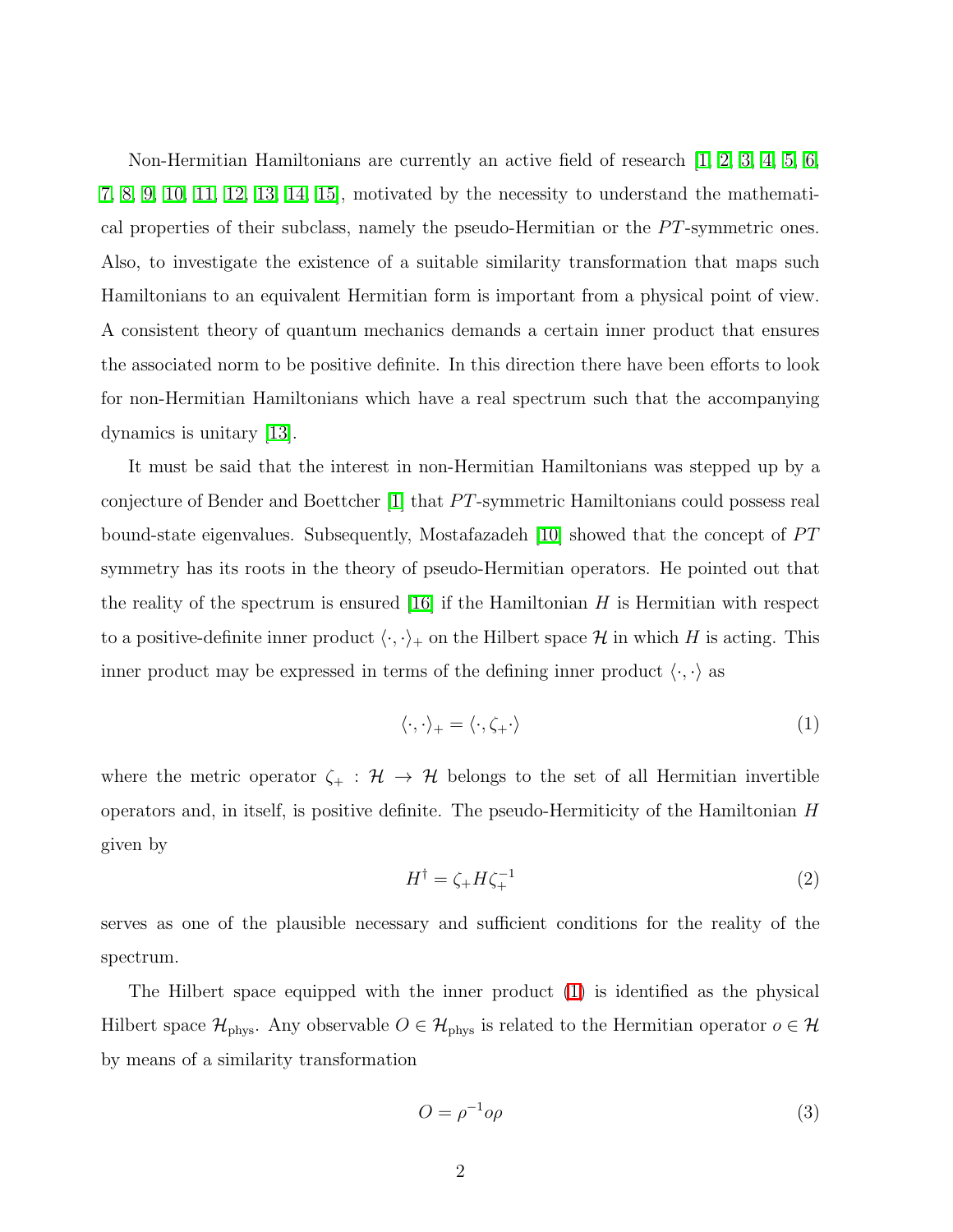where  $\rho = \sqrt{\zeta_{+}}$  is unitary and maps  $\mathcal{H}_{\text{phys}} \to \mathcal{H}$ . For the Hermitian Hamiltonian h we can write

<span id="page-2-3"></span>
$$
h = \rho H \rho^{-1} \tag{4}
$$

which speaks of the quasi-Hermiticity of  $H$  [\[17,](#page-8-16) [18\]](#page-8-17) and  $h$  may be looked upon as the equivalent Hermitian analogue of H.

Some studies have been done [\[16,](#page-8-15) [19,](#page-8-18) [20,](#page-9-0) [21,](#page-9-1) [22\]](#page-9-2) to arrive at a specific form for the mapping function  $\rho$  for various non-Hermitian quantum systems. Very recently, in an en-lightening paper, Jones [\[19\]](#page-8-18) considered different possibilities for  $\rho = \rho(x)$  and demonstrated, in particular, that a non-Hermitian Hamiltonian, which was earlier proposed and solved by Swanson [\[23\]](#page-9-3) using operator techniques, admits of an equivalent Hermitian representation by applying a similarity transformation. Swanson's Hamiltonian reads

$$
H^{(\alpha,\beta)} = (H^{(\beta,\alpha)})^{\dagger} = \omega \eta^{\dagger} \eta + \alpha \eta^2 + \beta \eta^{\dagger 2} + \frac{1}{2} \omega \qquad \omega, \alpha, \beta \in \mathbb{R}
$$
 (5)

<span id="page-2-0"></span>with  $\eta$  and  $\eta^{\dagger}$  obeying the standard commutation relation  $[\eta, \eta^{\dagger}] = 1$ . It is obviously Hermitian only if  $\alpha = \beta$ , but PT-symmetric (or, equivalently, P-pseudo-Hermitian) for all values of  $\alpha$  and  $\beta$ . Jones' transformation of  $H^{(\alpha,\beta)}$  to its equivalent Hermitian analogue is reminiscent of partial algebraization method to tackle quasi-solvable systems through an imaginary gauge transformation (for a review see [\[24\]](#page-9-4)). Indeed,  $H^{(\alpha,\beta)}$  can be presented as a linear combination of sl(2) generators  $K_0 = \frac{1}{2}$  $\frac{1}{2}(\eta^{\dagger}\eta + \frac{1}{2})$  $(\frac{1}{2}), K_+ = \frac{1}{2}$  $\frac{1}{2}\eta^{\dagger 2}$ ,  $K_{-}=\frac{1}{2}$  $\frac{1}{2}\eta^2$ .

<span id="page-2-1"></span>An important point we wish to observe here is that the Hermitian Hamiltonian  $h^{(\alpha,\beta)}$ corresponding to Swanson's Hamiltonian whenever  $\omega > \alpha + \beta$ , namely [\[19\]](#page-8-18)

<span id="page-2-2"></span>
$$
h^{(\alpha,\beta)} = -\frac{1}{2}(\omega - \alpha - \beta)\frac{d^2}{dx^2} + \frac{1}{2}\frac{\omega^2 - 4\alpha\beta}{\omega - \alpha - \beta}x^2
$$
  

$$
= \rho_{(\alpha,\beta)}H^{(\alpha,\beta)}\rho_{(\alpha,\beta)}^{-1}
$$
(6)

where

$$
\rho_{(\alpha,\beta)} = \exp\left(-\frac{1}{2}\frac{\alpha-\beta}{\omega-\alpha-\beta}x^2\right) \tag{7}
$$

<span id="page-2-4"></span>is clearly symmetric in the parameters  $\alpha$  and  $\beta$ , i.e.,  $h^{(\alpha,\beta)} = h^{(\beta,\alpha)}$ , a feature not present in [\(5\)](#page-2-0). A consequence of this is that

$$
h^{(\alpha,\beta)} = \rho_{(\beta,\alpha)} H^{(\beta,\alpha)} \rho_{(\beta,\alpha)}^{-1} = \rho_{(\beta,\alpha)} H^{(\alpha,\beta)\dagger} \rho_{(\beta,\alpha)}^{-1}
$$
(8)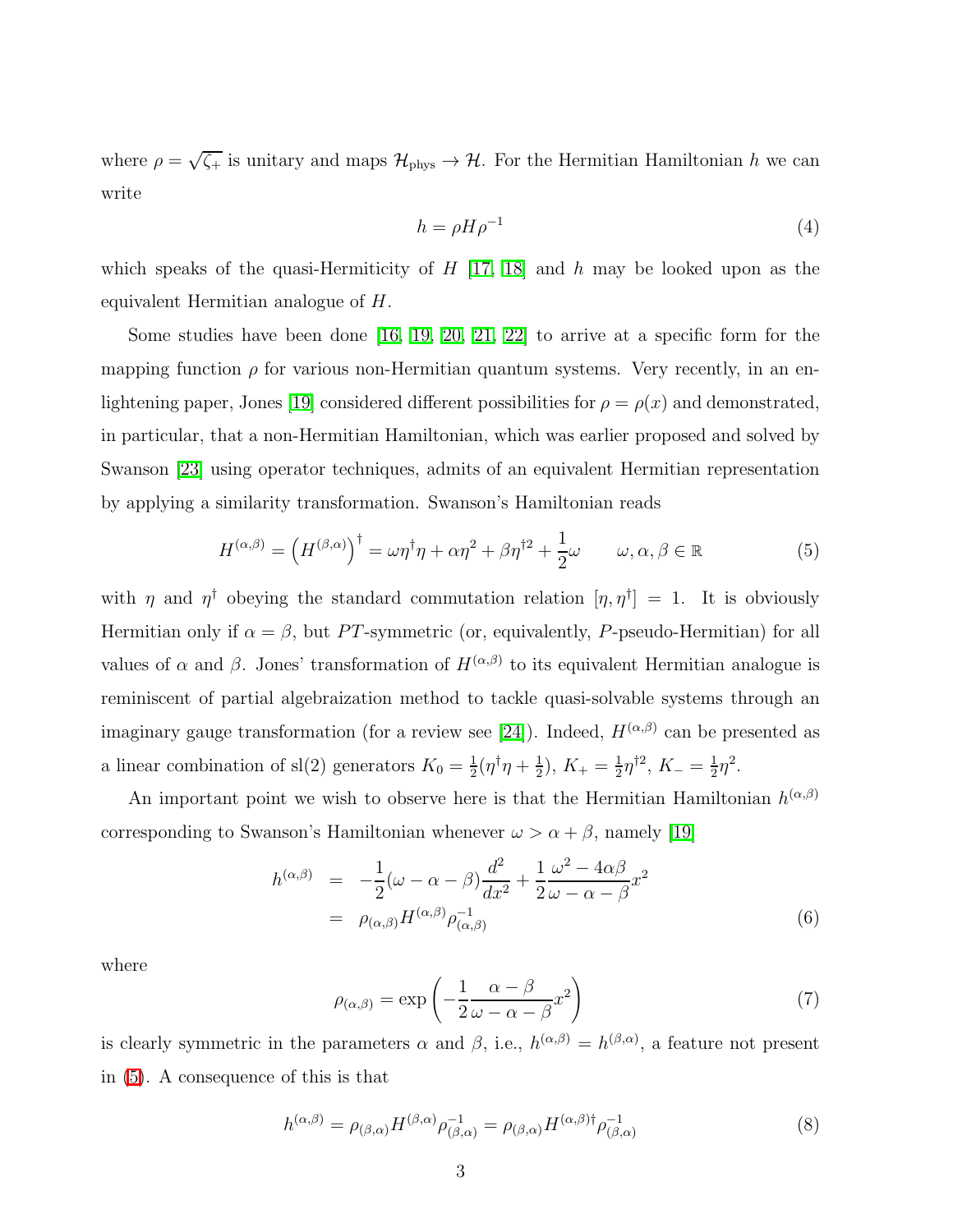whence it follows from [\(6\)](#page-2-1) that

$$
\left[\rho_{(\beta,\alpha)}^{-1}\rho_{(\alpha,\beta)}\right]H^{(\alpha,\beta)}\left[\rho_{(\alpha,\beta)}^{-1}\rho_{(\beta,\alpha)}\right] = H^{(\alpha,\beta)\dagger}.
$$
\n(9)

The above equation clearly shows  $H^{(\alpha,\beta)}$  to be  $\zeta$ -pseudo-Hermitian if we define  $\zeta$  =  $\rho_{\ell\beta}^{-1}$  $\zeta_{(\beta,\alpha)}^{-1}$   $\rho_{(\alpha,\beta)}$ . A sufficient condition for the positivity of  $\zeta$  may be provided by the restriction  $\rho_{(\alpha,\beta)} = \rho_{(\beta)}^{-1}$  $\overline{(\beta,\alpha)}$ , which is obeyed by [\(7\)](#page-2-2).

The purpose of this Letter is to study the Hamiltonian [\(5\)](#page-2-0) from the point of view of a generalized quantum condition for which  $[\eta, \eta^{\dagger}] \neq 1$ . Although PT symmetry is generally lost in this way, we will show that the transformed Hamiltonian still remains pseudo-Hermitian with respect to a positive-definite  $\zeta_{+}$  and a corresponding Hermitian counterpart can be easily set up. On the other hand, a generalized quantum condition allows access to those physical systems that are underlined by a coordinate dependence in mass by suitably choosing  $\eta$ .

<span id="page-3-1"></span>Let us adopt the most general first-order differential form for  $\eta$ , namely

<span id="page-3-3"></span>
$$
\eta = a(x)\frac{d}{dx} + b(x) \qquad a(x), b(x) \in \mathbb{R}.\tag{10}
$$

It yields for the commutator

$$
[\eta, \eta^{\dagger}] = 2ab' - aa'' \tag{11}
$$

<span id="page-3-0"></span>where a prime denotes derivative with respect to  $x$ . Then the corresponding eigenvalue equation for [\(5\)](#page-2-0) reads

$$
\tilde{H}^{(\alpha,\beta)}\phi(x) \equiv \left[ -\tilde{\omega}\frac{d}{dx}a^2\frac{d}{dx} + (\tilde{\omega}aa' + c_1)\frac{d}{dx} + c_2 \right] \phi(x) = E\phi(x)
$$
\n(12)

<span id="page-3-2"></span>where the functions  $c_1(x)$  and  $c_2(x)$  are given by

$$
c_1(x) = -\tilde{\omega}aa' + (\alpha - \beta)a(2b - a')
$$
\n
$$
c_2(x) = \tilde{\omega}(b^2 - ab' - a'b) + \alpha b(2b - a') + \beta[(b - a')(2b - a') - a(2b' - a'')]
$$
\n
$$
+ \frac{1}{2}(\tilde{\omega} + \alpha + \beta)
$$
\n(14)

along with  $\tilde{\omega} = \omega - \alpha - \beta$ . To be able to bring equation [\(12\)](#page-3-0) to a Schrödinger form, it is appropriate to assume  $\tilde{\omega} > 0$  or, equivalently,  $\omega > \alpha + \beta$ . Without loss of generality, we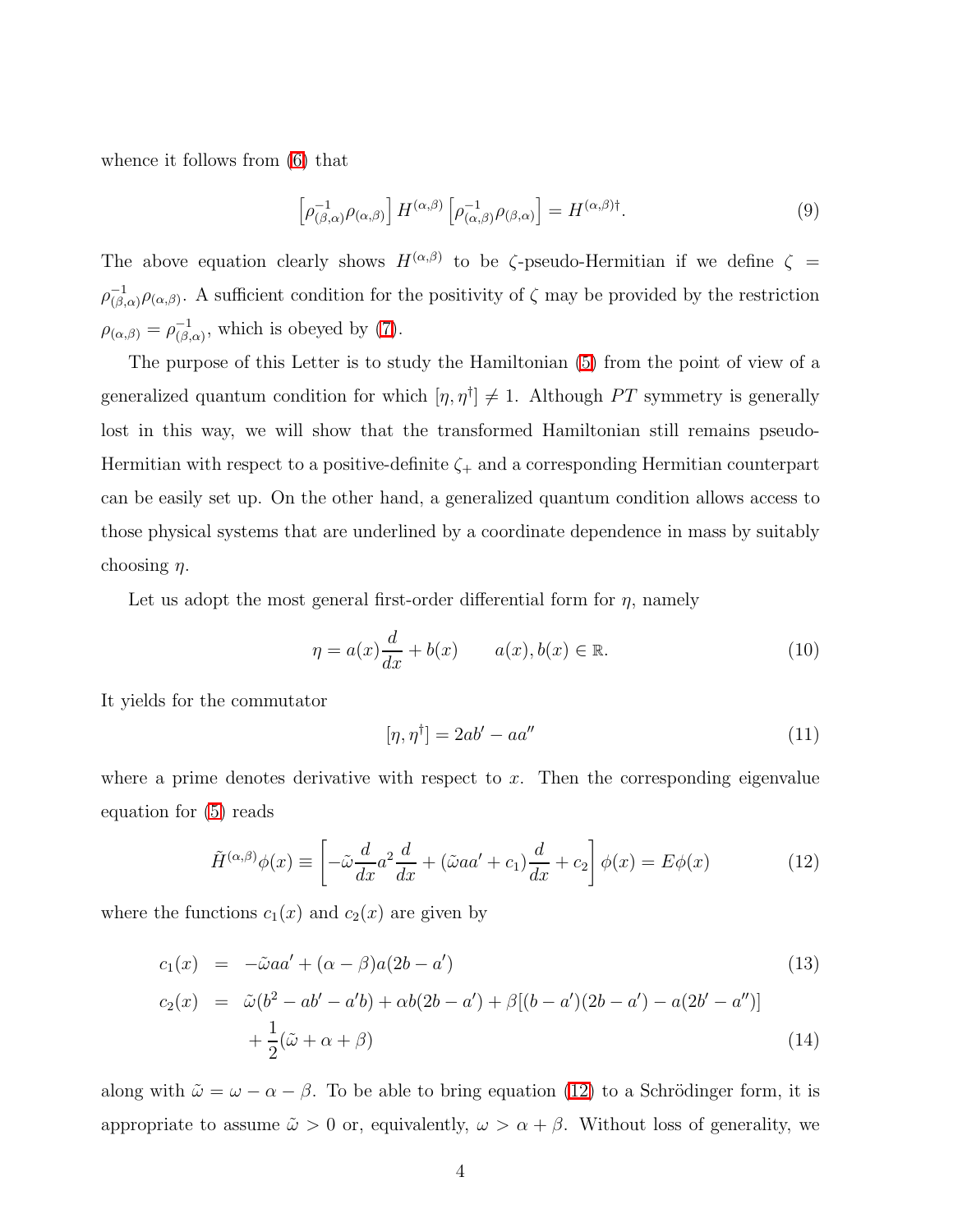may set  $\tilde{\omega} = 1$ . Notice that with the form [\(10\)](#page-3-1),  $\tilde{H}^{(\alpha,\beta)}$  is not PT-symmetric unless  $a(x)$  is an odd function and  $b(x)$  is an even function of x.

It is straightforward to obtain the Hermitian analogue of [\(12\)](#page-3-0) by removing the firstderivative term with the help of a similarity transformation. This necessitates defining  $\phi(x) = w(x)\chi(x), w(x) \equiv \tilde{\rho}_{(\alpha)}^{-1}$  $\frac{1}{(\alpha,\beta)}$ , and imposing the constraint

$$
\tilde{\rho}_{(\alpha,\beta)} = a^{-1/2} \exp\left(-\frac{1}{2} \int^x \frac{c_1}{a^2} dx'\right) \tag{15}
$$

provided this function is well defined on R. We then obtain a Hermitian equivalent form for  $\tilde{H}^{(\alpha,\beta)}$  in a manner similar to [\(4\)](#page-2-3):

$$
\tilde{h}^{(\alpha,\beta)} = \tilde{\rho}_{(\alpha,\beta)} \tilde{H}^{(\alpha,\beta)} \tilde{\rho}_{(\alpha,\beta)}^{-1}
$$
\n(16)

<span id="page-4-0"></span>where  $\tilde{h}^{(\alpha,\beta)}$  reads explicitly

$$
\tilde{h}^{(\alpha,\beta)} = -\frac{d}{dx}a^2\frac{d}{dx} + V_{\text{eff}}(x) \tag{17}
$$

$$
V_{\text{eff}}(x) = -a^2 \frac{w''}{w} - (aa' - c_1) \frac{w'}{w} + c_2.
$$
 (18)

Substituting for  $c_1$  and  $c_2$  by their expressions in [\(13\)](#page-3-2) and [\(14\)](#page-3-2),  $\tilde{\rho}_{(\alpha,\beta)}$  and  $V_{\text{eff}}$  can be expressed as

<span id="page-4-1"></span>
$$
\tilde{\rho}_{(\alpha,\beta)} = a^{\frac{1}{2}(\alpha-\beta)} \exp\left(-(\alpha-\beta)\int^x \frac{b}{a} dx'\right)
$$
\n(19)

$$
V_{\text{eff}} = \frac{1}{2}(\alpha + \beta)aa'' + \left[\frac{1}{2}(\alpha + \beta) + \frac{1}{4}(\alpha - \beta)^2\right]a'^2 - \left[1 + 2(\alpha + \beta) + (\alpha - \beta)^2\right]a'b + \left[1 + 2(\alpha + \beta) + (\alpha - \beta)^2\right]b^2 - (\alpha + \beta + 1)ab' + \frac{1}{2}(\alpha + \beta + 1).
$$
 (20)

Note that  $\tilde{\rho}_{(\alpha,\beta)} = 1$  for  $\alpha = \beta$ , which is as it should be. Specifically, for  $\alpha = \beta = 0$ ,  $V_{\text{eff}}$ reduces to the form

$$
V_{\text{eff}} = b^2 - (ab)' + \frac{1}{2}
$$
 (21)

which has been considered before in the context of a coordinate-dependent mass Schrödinger equation [\[25\]](#page-9-5).

We now proceed to show that for a positive function  $a(x)$ ,  $\tilde{H}^{(\alpha,\beta)}$  is pseudo-Hermitian with respect to some positive-definite  $\zeta_{+}$  and has therefore a real spectrum. For this we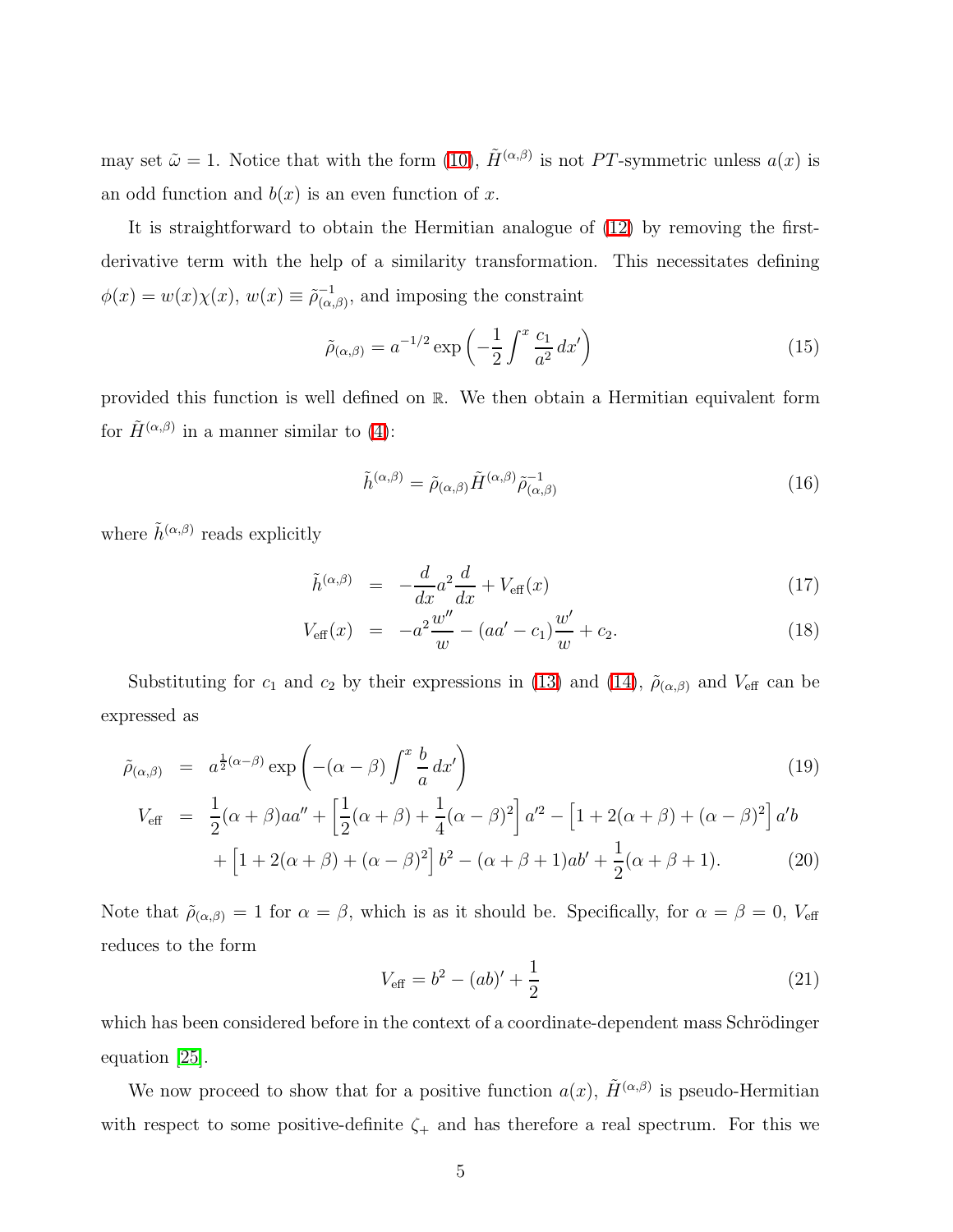need to notice that  $\tilde{h}^{(\alpha,\beta)}$  in [\(17\)](#page-4-0) is symmetric with respect to the parameters  $\alpha$  and  $\beta$ , given the form for  $V_{\text{eff}}$  in [\(20\)](#page-4-1). As such, equation [\(8\)](#page-2-4) holds in this case too with  $H^{(\alpha,\beta)}$ and  $\rho_{(\alpha,\beta)}$  replaced by  $\tilde{H}^{(\alpha,\beta)}$  and  $\tilde{\rho}_{(\alpha,\beta)}$ , respectively. Moreover, from [\(19\)](#page-4-1), the condition  $\tilde{\rho}_{(\alpha,\beta)} = \tilde{\rho}_{(\beta)}^{-1}$  $\overline{H}^{(1)}_{(\beta,\alpha)}$  also holds, so that  $\tilde{H}^{(\alpha,\beta)}$  is pseudo-Hermitian,

$$
\tilde{H}^{(\alpha,\beta)\dagger} = \zeta_{+}\tilde{H}^{(\alpha,\beta)}\zeta_{+}^{-1}
$$
\n(22)

with  $\zeta_+ = a^{\alpha-\beta} \exp \left[ -2(\alpha-\beta) \int^x (b/a) dx' \right] > 0$  if  $a(x) > 0$ . For example, for coordinatedependent mass systems,  $a(x)$  could be identified with the inverse square root of a certain mass function that is strictly positive definite. Indeed, a time-independent Schrödinger equation in the presence of a coordinate-dependent mass can always be brought [\[25\]](#page-9-5) to the Hermitian form

$$
\left(-\frac{d}{dx}\frac{1}{M(x)}\frac{d}{dx} + V_{\text{eff}}(x)\right)\psi(x) = E\psi(x)
$$
\n(23)

where we have set  $m(x) = m_0 M(x)$  to make  $M(x)$  dimensionless. We also used units such that  $h = 2m_0 = 1$ . A comparison with [\(17\)](#page-4-0) at once reveals that  $a(x) = [M(x)]^{-1/2}$  as we just noted.

Let us assume, for instance,  $a(x) = \cosh qx$  (corresponding to the solitonic profile  $M(x) = \operatorname{sech}^{2} qx$  and  $b(x) = \kappa q \sinh qx$  with  $q > 0$  and  $\kappa > \frac{1}{2}$ . Then the generalized quantum condition reads  $[\eta, \eta^{\dagger}] = (2\kappa - 1)q^2 \cosh^2 qx$  and we get from [\(19\)](#page-4-1) and [\(20\)](#page-4-1)

$$
\tilde{\rho}_{(\alpha,\beta)} = (\cosh qx)^{-(\alpha-\beta)(\kappa-\frac{1}{2})} \qquad V_{\text{eff}} = \frac{1}{4}q^2(2\lambda+1)(2\lambda-3)\cosh^2 qx + V_0 \qquad (24)
$$

where  $V_0$  is some constant,  $\lambda = \frac{1}{2} + \sqrt{\Delta}$  and  $\Delta = (\kappa - 1)^2 + (\kappa - 1)(2\kappa - 1)(\alpha + \beta) + (\kappa - 1)(\alpha + \beta)$ 1  $\frac{1}{2}$ )<sup>2</sup>( $\alpha-\beta$ )<sup>2</sup>. For those values of  $\kappa$ ,  $\alpha$ ,  $\beta$  for which  $\Delta > 0$ , and therefore  $\lambda$  is real and positive, the resulting Hermitian Hamiltonian  $\tilde{h}^{(\alpha,\beta)}$  of equation [\(17\)](#page-4-0) has an infinite number of bound states, corresponding to the energy eigenvalues  $E_n = q^2(n + \lambda - \frac{1}{2})$  $(\frac{1}{2})(n + \lambda + \frac{1}{2})$  $(\frac{1}{2}) + V_0$  and the wavefunctions  $\chi_n(x) \propto (\text{sech } qx)^{\lambda + \frac{1}{2}} C_n^{(\lambda)}(\tanh qx)$  (with  $C_n^{(\lambda)}$  denoting a Gegenbauer polynomial) [\[26\]](#page-9-6). We conclude that the associated non-Hermitian Hamiltonian  $\tilde{H}^{(\alpha,\beta)}$  has the same real spectrum with wavefunctions  $\phi_n(x) = \tilde{\rho}_{(\alpha,\beta)}^{-1} \chi_n(x)$ .

Furthermore, it is interesting to consider the canonical condition  $[\eta, \eta^{\dagger}] = 1$  for the general choice  $(10)$ . From  $(11)$ , we get for b the solution

<span id="page-5-0"></span>
$$
b = -\frac{g''}{2g'^2} + \frac{1}{2}g + \mu
$$
\n(25)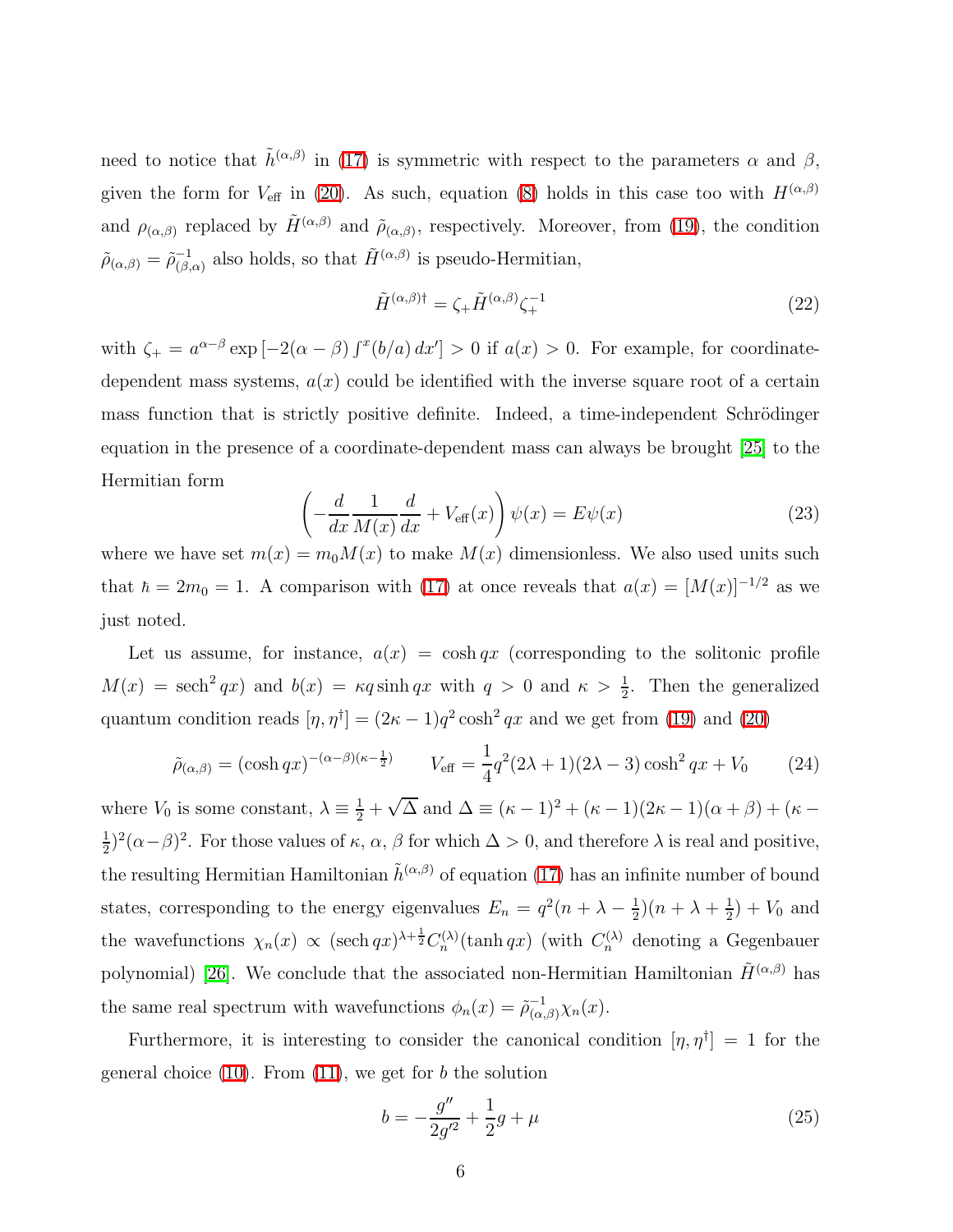where we have defined  $g(x) = \int^x dx'/a(x')$  and  $\mu$  is an integration constant. For example, for the same preceding choice of  $M(x)$ , the function b turns out to be

$$
b = \frac{1}{2}q\sinh qx + \frac{1}{q}\tan^{-1}[\exp(qx)]
$$
 (26)

up to an additive integration constant.

In the context of the effective potential  $(20)$ , we obtain on using  $(25)$ 

$$
V_{\text{eff}} = \frac{1}{2} \frac{g'''}{g'^3} - \frac{5}{4} \frac{g''^2}{g'^4} + \left[1 + 2(\alpha + \beta) + (\alpha - \beta)^2\right] \left(\frac{1}{2}g + \mu\right)^2. \tag{27}
$$

On choosing g we can get explicit forms for  $\tilde{\rho}_{(\alpha,\beta)}$  and  $V_{\text{eff}}$ . For instance, if  $g = -\frac{1}{p}$  $\frac{1}{p}e^{-px}$ ,  $p \in \mathbb{R}$ , then  $\tilde{\rho}_{(\alpha,\beta)}$  is given by

$$
\tilde{\rho}_{(\alpha,\beta)} = \exp\left[ -(\alpha - \beta) \left( -\frac{1}{2p} e^{-px} + \mu \right)^2 \right] \tag{28}
$$

and Veff describes a Morse-like potential

$$
V_{\text{eff}} = -\frac{3}{4}p^2 e^{2px} + [1 + 2(\alpha + \beta) + (\alpha - \beta)^2] \left( -\frac{1}{2p} e^{-px} + \mu \right)^2.
$$
 (29)

This is another example of a Hermitian equivalence derived by means of a similarity transformation. Note that the mapping function  $\tilde{\rho}_{(\alpha,\beta)}$  is consistent with an exponential mass background:  $M = e^{-2px}$ .

Finally, we can try to recast the general  $V_{\text{eff}}$  in the form

<span id="page-6-2"></span>
$$
V_{\text{eff}} = b_1^2 - (ab_1)' + \xi \tag{30}
$$

<span id="page-6-1"></span>where  $b_1 = d_1b + d_2a'$  and  $\xi$ ,  $d_1$ ,  $d_2$  are some real constants. Comparing with [\(20\)](#page-4-1) and  $d_1$ ,  $d_2$  in favour of  $\alpha$ ,  $\beta$ , we have two solutions, either

$$
b_1 = (1 + \alpha)b - \frac{1}{2}\alpha a' \qquad \xi = \frac{1}{2}(1 + \alpha) \qquad \beta = 0 \tag{31}
$$

<span id="page-6-0"></span>or

$$
b_1 = (1 + \beta)b - \frac{1}{2}\beta a' \qquad \xi = \frac{1}{2}(1 + \beta) \qquad \alpha = 0. \tag{32}
$$

Note that the symmetric nature of  $V_{\text{eff}}$  with respect to  $\alpha$ ,  $\beta$  interchange makes it evident to derive [\(32\)](#page-6-0) from [\(31\)](#page-6-1) and vice versa. We can also infer from [\(17\)](#page-4-0) and [\(30\)](#page-6-2) that in these special cases there exists [\[25\]](#page-9-5) an intertwining operator for  $\tilde{h}^{(\alpha,\beta)}$  induced by  $\eta_1 = a \frac{d}{dx} + b_1$ .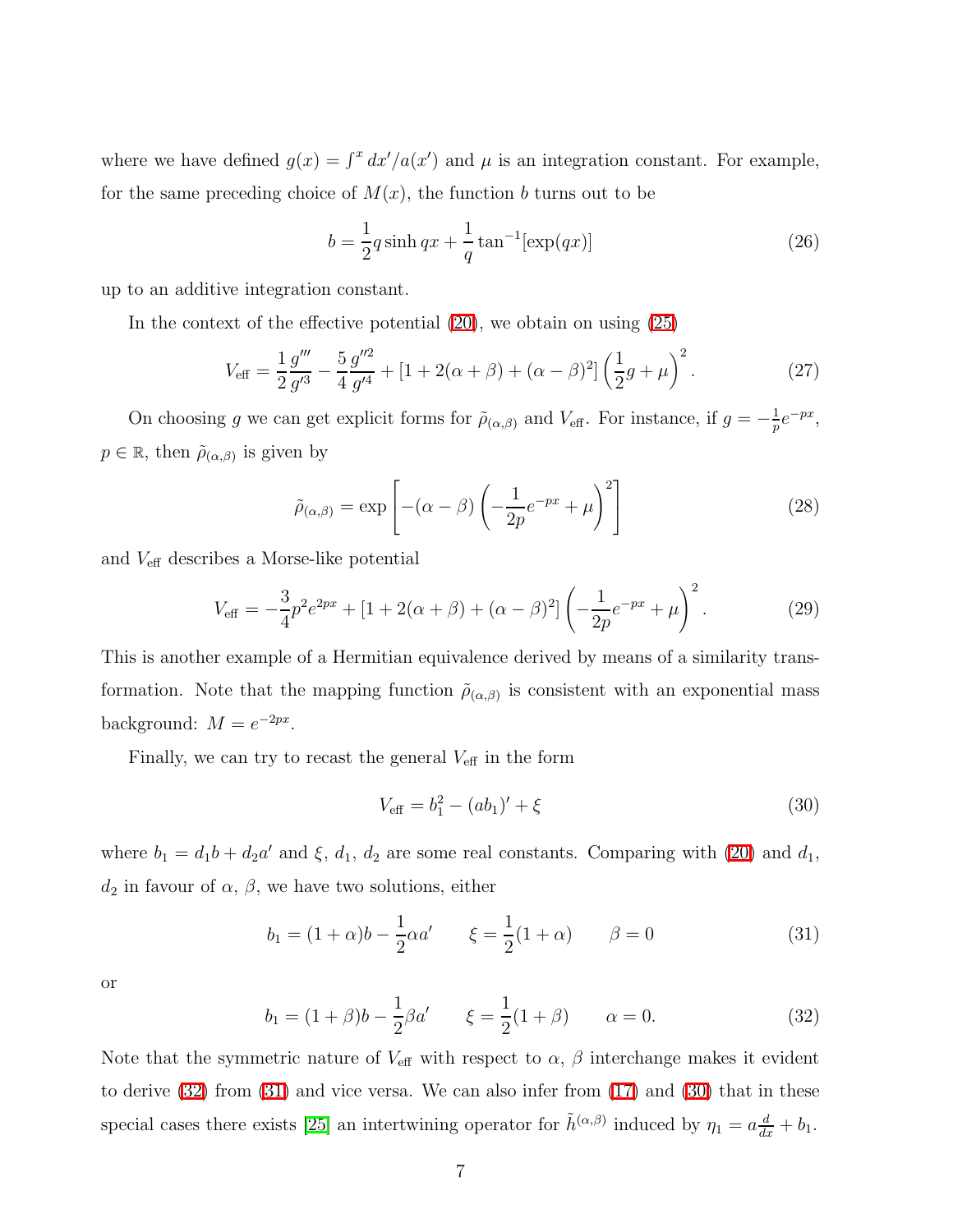## Acknowledgments

Two of us, BB and RR, gratefully acknowledge the support of the National Fund for Scientific Research (FNRS), Belgium, and the warm hospitality at PNTPM, Université Libre de Bruxelles, where this work was carried out. CQ is a Research Director of the National Fund for Scientific Research (FNRS), Belgium.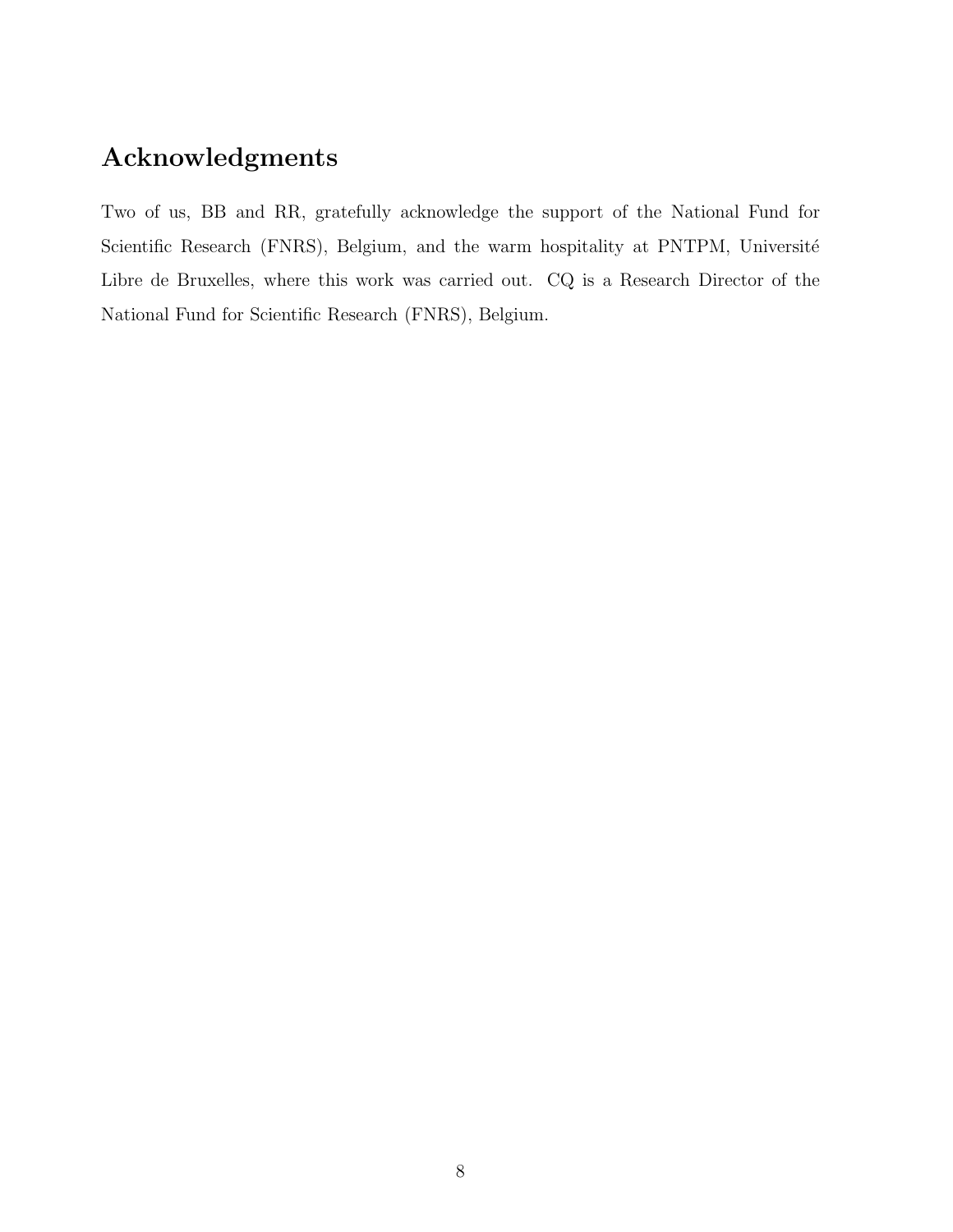## <span id="page-8-0"></span>References

- <span id="page-8-1"></span>[1] Bender C M and Boettcher S 1998 *Phys. Rev. Lett.* 80 5243
- <span id="page-8-2"></span>[2] Delabaere E and Pham F 1998 *Phys. Lett.* A 250 25, 29
- <span id="page-8-3"></span>[3] Bender C M, Boettcher S and Meisinger P N 1999 *J. Math. Phys.* 40 2201
- <span id="page-8-4"></span>[4] L´evai G and Znojil M 2000 *J. Phys. A: Math. Gen.* 33 7165
- <span id="page-8-5"></span>[5] Bagchi B and Quesne C 2000 *Phys. Lett.* A 273 285
- <span id="page-8-6"></span>[6] Znojil M, Cannata F, Bagchi B and Roychoudhury R 2000 *Phys. Lett.* B 483 284
- <span id="page-8-7"></span>[7] Khare A and Mandal B P 2000 *Phys. Lett.* A 272 53
- <span id="page-8-8"></span>[8] Ahmed Z 2001 *Phys. Lett.* A 290 19
- <span id="page-8-9"></span>[9] Dorey P, Dunning C and Tateo R 2001 *J. Phys. A: Math. Gen.* 34 5679
- <span id="page-8-10"></span>[10] Mostafazadeh A 2002 *J. Math. Phys.* 43 205
- <span id="page-8-11"></span>[11] Solombrino L 2002 *J. Math. Phys.* 43 5439
- <span id="page-8-12"></span>[12] Bender C M, Brody D C and Jones H F 2003 *Am. J. Phys.* 71 1095
- <span id="page-8-13"></span>[13] Bender C M, Brod J, Refig A and Reuter M E 2004 *J. Phys. A: Math. Gen.* 37 10139
- <span id="page-8-14"></span>[14] Trinh D T 2005 *J. Phys. A: Math. Gen.* 38 3665
- <span id="page-8-15"></span>[15] Sree-Ranjani S, Kapoor A K and Panigrahi P K 2005 *Int. J. Mod. Phys.* A 20 4067
- <span id="page-8-16"></span>[16] Mostafazadeh A and Batal A 2004 *J. Phys. A: Math. Gen.* 37 11645
- <span id="page-8-17"></span>[17] Scholtz F G, Geyer H B and Hahne F J W 1992 *Ann. Phys., NY* 213 74
- <span id="page-8-18"></span>[18] Kretschmer R and Szymanowski L 2004 *Phys. Lett.* A 325 112
- [19] Jones H F 2005 *J. Phys. A: Math. Gen.* 38 1741